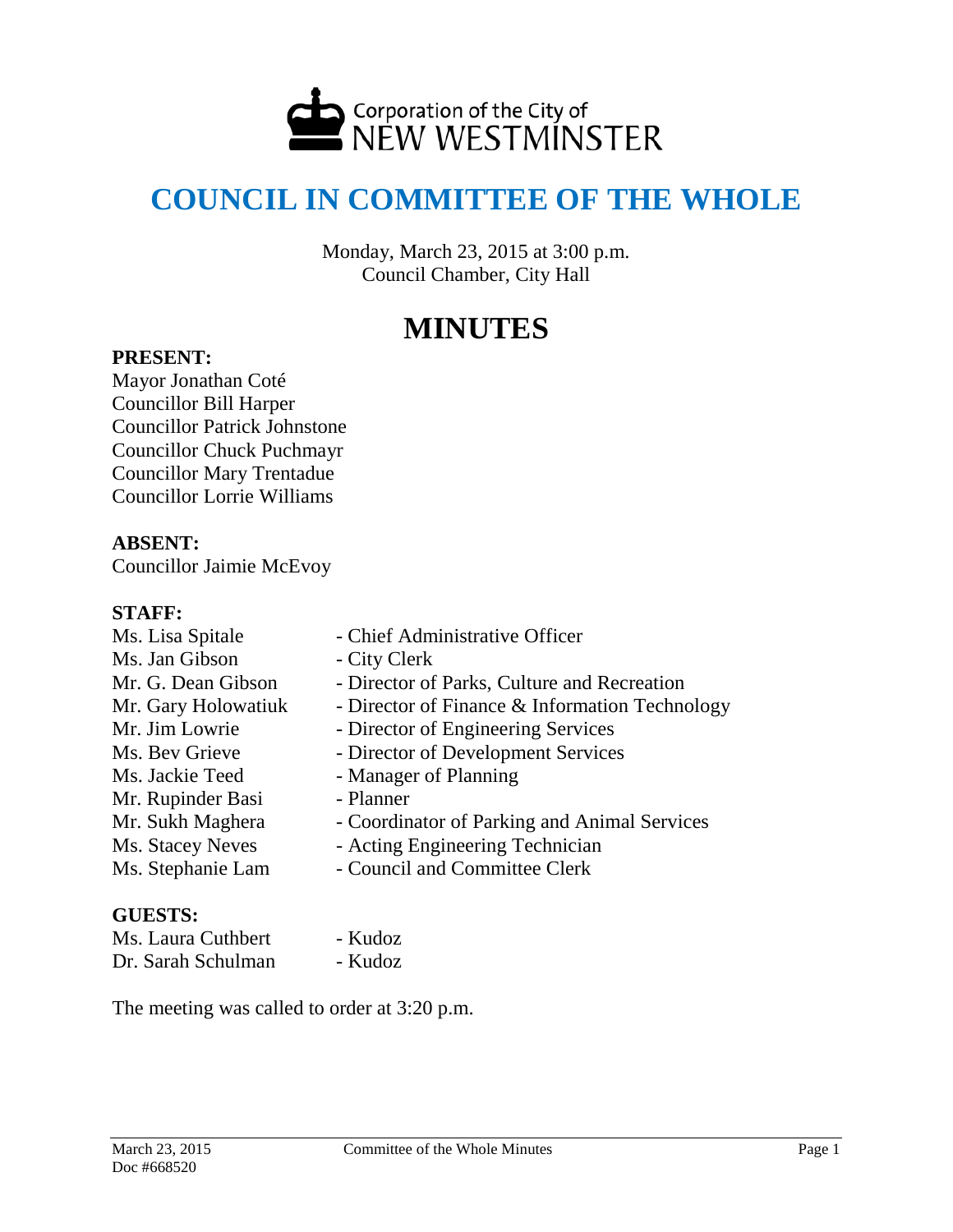## **ADDITIONS / DELETIONS TO THE AGENDA**

## **MOVED and SECONDED**

*THAT the agenda be amended by:*

- *Adding new item 19 – Notice of Motion; and*
- *THAT the agenda be approved, as amended.*

# **CARRIED.**

All members of Council present voted in favour of the motion.

The Consent Agenda - Council members may adopt in one motion all recommendations appearing on the Consent Agenda or, prior to the vote, request an item be removed from the Consent Agenda for debate or discussion, voting in opposition to a recommendation, or declaring a conflict of interest with an item.

## **MOVED and SECONDED**

*THAT items 6 and 8 be removed from the consent agenda.*

#### **CARRIED.**

All members of Council present voted in favour of the motion.

## **MOVED and SECONDED**

*THAT the remaining consent agenda items be approved.*

**CARRIED.**

All members of Council present voted in favour of the motion.

## **ADOPTION OF MINUTES**

**1. MOTION** to adopt the minutes of the Committee of the Whole meeting held: **a. February 23, 2015**

## **MOVED and SECONDED**

*THAT the February 23, 2015 Committee of the Whole Minutes be adopted.*

**CARRIED.**

All members of Council present voted in favour of the motion.

#### **PRESENTATIONS**

**2. New Westminster: A City of Learning**, Laura Cuthbert and Dr. Sarah Schulman, Kudoz

Laura Cuthbert and Dr. Sarah Schulman, Kudoz (the Presenters), provided a PowerPoint presentation regarding the Kudoz – A City of Learning.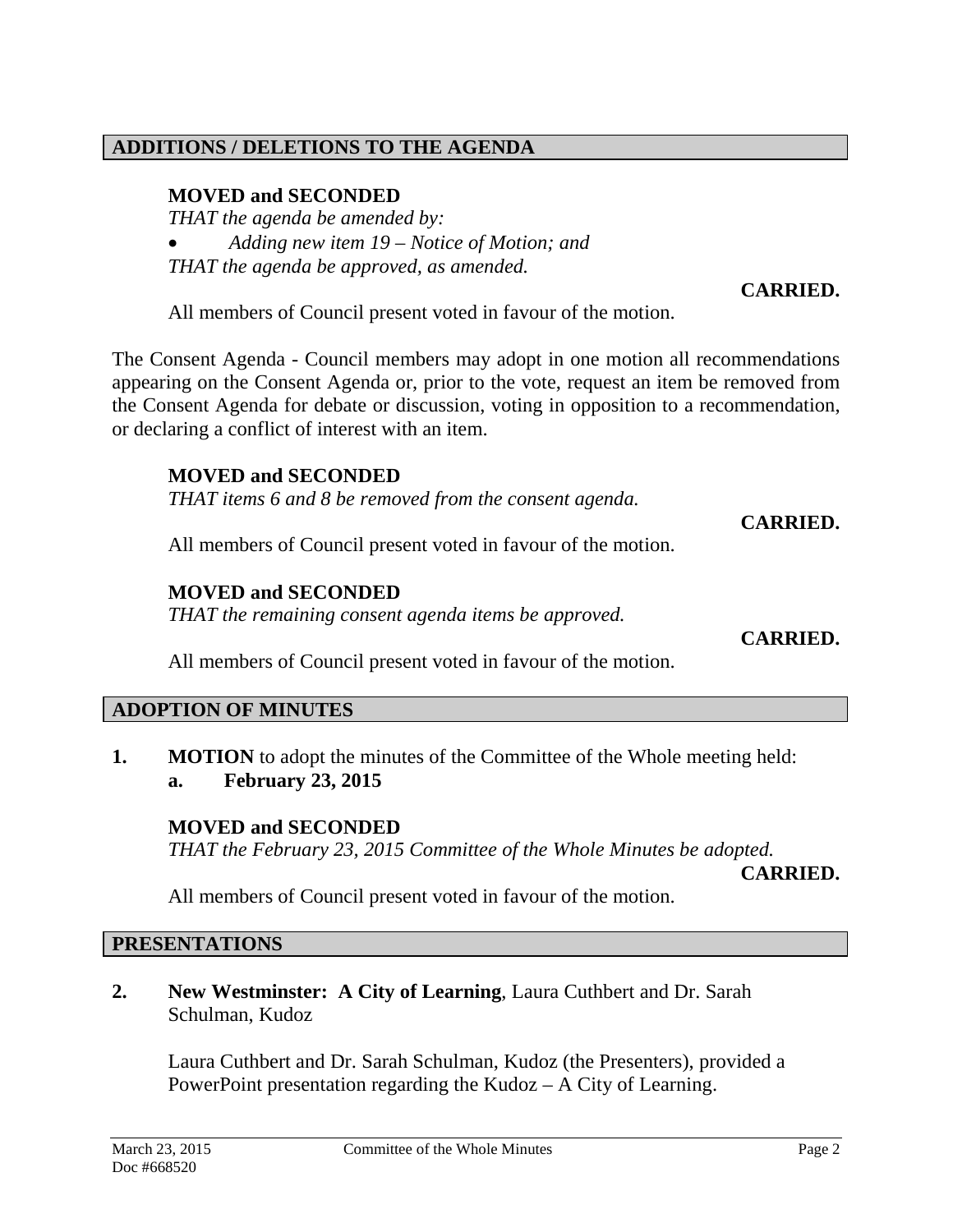The Presenters provided the following information with respect to the Kudoz program:

- Kudoz is supported by four main organizations: In with Forward, The Burnaby Association for Community Inclusion, Simon Fraser Society for Community Living, and posAbilities;
- Kudoz is currently making a documentary film about the experiences of those accessing and participating in the program;
- Kudoz provides "one-off" experiences in which participants can shadow a local business person.

Moving forward, the Presenters invited the City of New Westminster to be the first "City of Learning" with Kudoz.

Council thanked the Presenters for their work and dedication with the Kudoz project, noting that the experiences can provide both the participants and local businesses with a rewarding experience.

*WHEREAS the City of New Westminster has worked hard to be an open and accessible place to live, learn, work, and play; and,*

*WHEREAS Kudoz is a new service that enables individuals with a cognitive disability to take full advantage of the richness that cities have to offer by matching them to hour long learning experiences hosted by passionate locals, business owners, and city staff; and,*

*WHEREAS New Westminster has been selected as the 'inaugural' city of learning during the Kudoz trial period, running from now until June 30th;* 

*THEREFORE, BE IT RESOLVED THAT New Westminster City Council supports the city of learning designation and encourages staff to host experiences within their places of work (see attached list), as a way to help staff reignite passion in what they do; enable on-the job diversity training; and further promote citizen engagement.*

**CARRIED.**

All members of Council present voted in favour of the motion.

## **UNFINISHED BUSINESS**

# **3. No Items**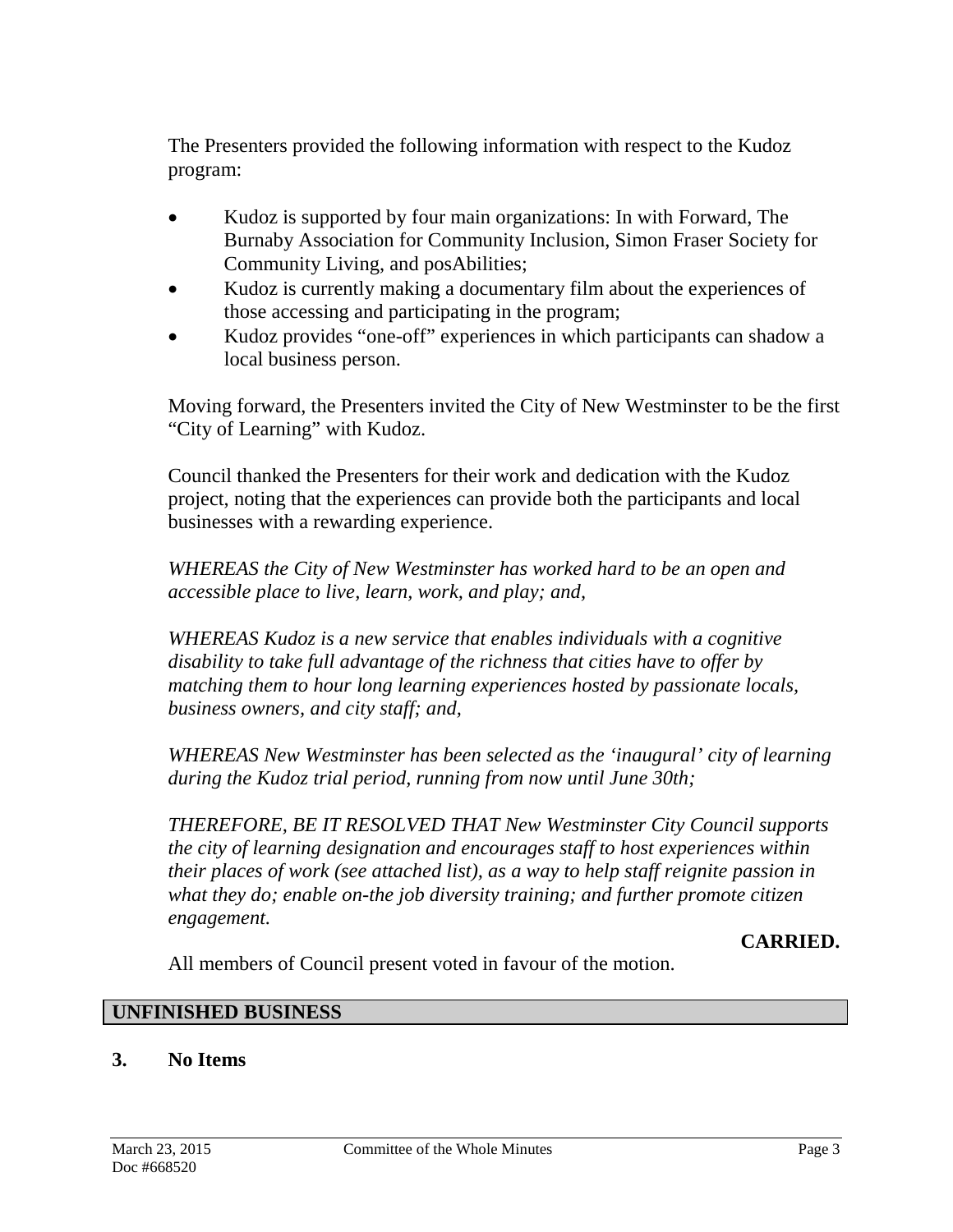## **REPORTS FOR ACTION**

## **4. No Items**

#### **CONSENT AGENDA**

#### **City Clerk**

#### **5. Amendment to 2015 Schedule of Regular Council Meetings**

#### **MOVED and SECONDED**

*THAT the amendments to the 2015 Schedule of Regular Council Meetings, as attached as Appendix A, be approved.* 

#### **CARRIED.**

All members of Council present voted in favour of the motion.

#### **7. Nomination to Federation of Canadian Municipalities Board and Committees**

#### **MOVED and SECONDED**

*THAT Councillor Lorrie Williams be nominated to serve on the Federation of Canadian Municipalities Board and Committees for 2015.*

**CARRIED.**

All members of Council present voted in favour of the motion.

#### **Director of Development Services**

**9. Principles for Housing Agreements for 318 and 328 Agnes Street (currently 314 Agnes Street)**

## **MOVED and SECONDED**

*THAT Council endorse the principles outlined in this report which will form the framework for the Housing Agreement for 318 Agnes Street and the Housing Agreement for 328 Agnes Street.*

#### **CARRIED.**

All members of Council present voted in favour of the motion.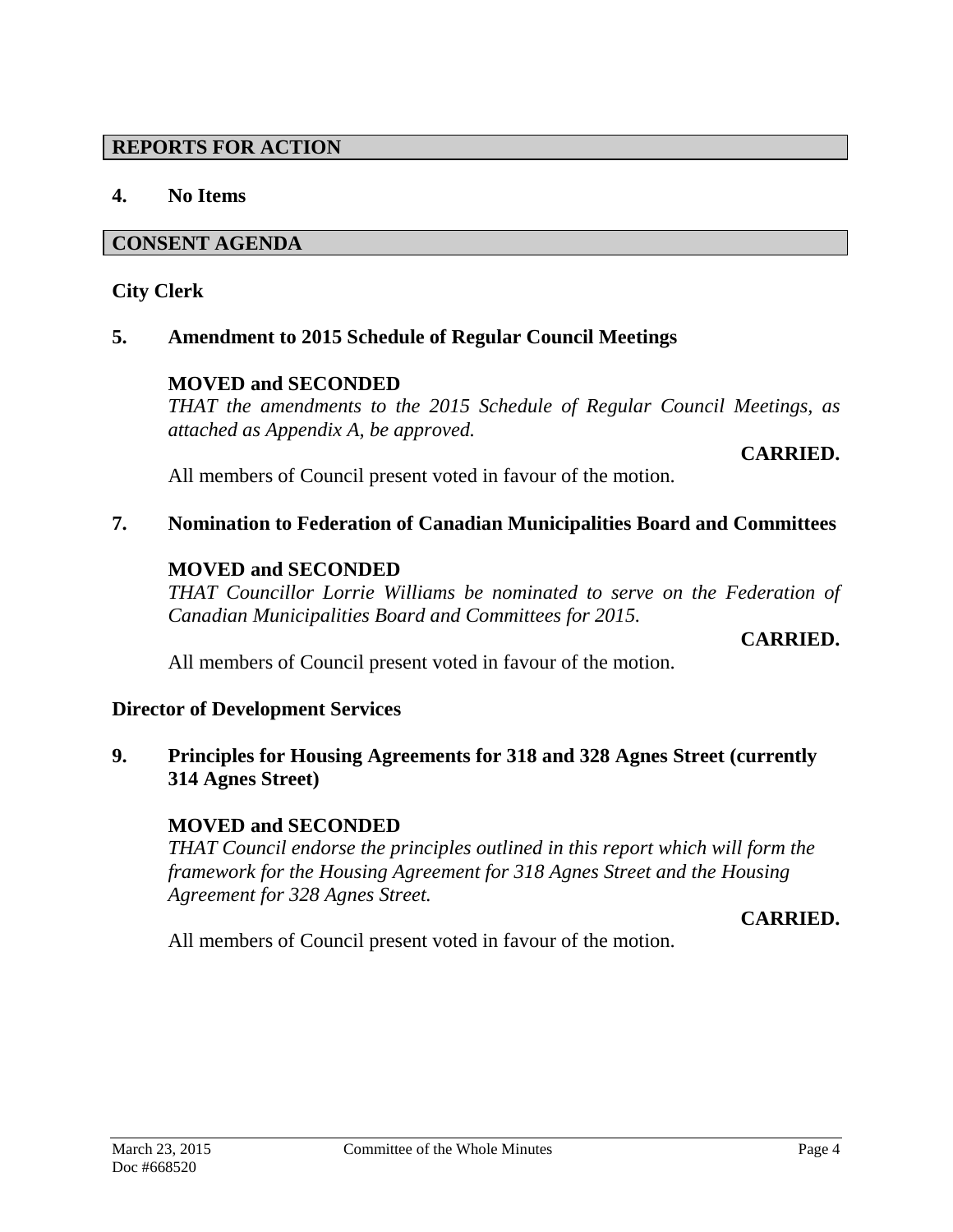#### **10. 314 Agnes Street - Comprehensive Development Zoning District Rezoning and Special Development Permit for Multiple Unit Residential Rental Development**

# **MOVED and SECONDED**

*THAT Council consider Zoning Amendment Bylaw No. 7740, 2015 to rezone 314 Agnes street from Single Detached (RS-2) to Comprehensive Development Districts (318 and 328 Agnes Street) (CD-63) for First and Second Reading and that the bylaw be forwarded to Public Hearing on April 27, 2015.*

## **CARRIED.**

All members of Council present voted in favour of the motion.

## **11. 26 East Royal Avenue, Proposed Mixed Use Commercial Multiple Unit Residential Development- Preliminary Report**

#### **MOVED and SECONDED**

*THAT the report dated March 23, 2015 be received for information.*

**CARRIED.**

All members of Council present voted in favour of the motion.

## **15. Sewerage and Drainage Regulation Bylaw No. 7746, 2015**

## **MOVED and SECONDED**

*THAT "Sewerage and Drainage Regulation Bylaw No. 7746, 2015" be forwarded to Council for three readings.*

#### **CARRIED.**

All members of Council present voted in favour of the motion.

## **16. Statutory Right of Way for FortisBC Energy Inc – 26 East Royal Avenue**

## **MOVED and SECONDED**

*THAT Council approve the Statutory Right of Way in favour of FortisBC Energy Inc. and that the Mayor and Corporate Officer execute this statutory Right of Way as outlined in the report dated March 23, 2015.*

**CARRIED.**

All members of Council present voted in favour of the motion.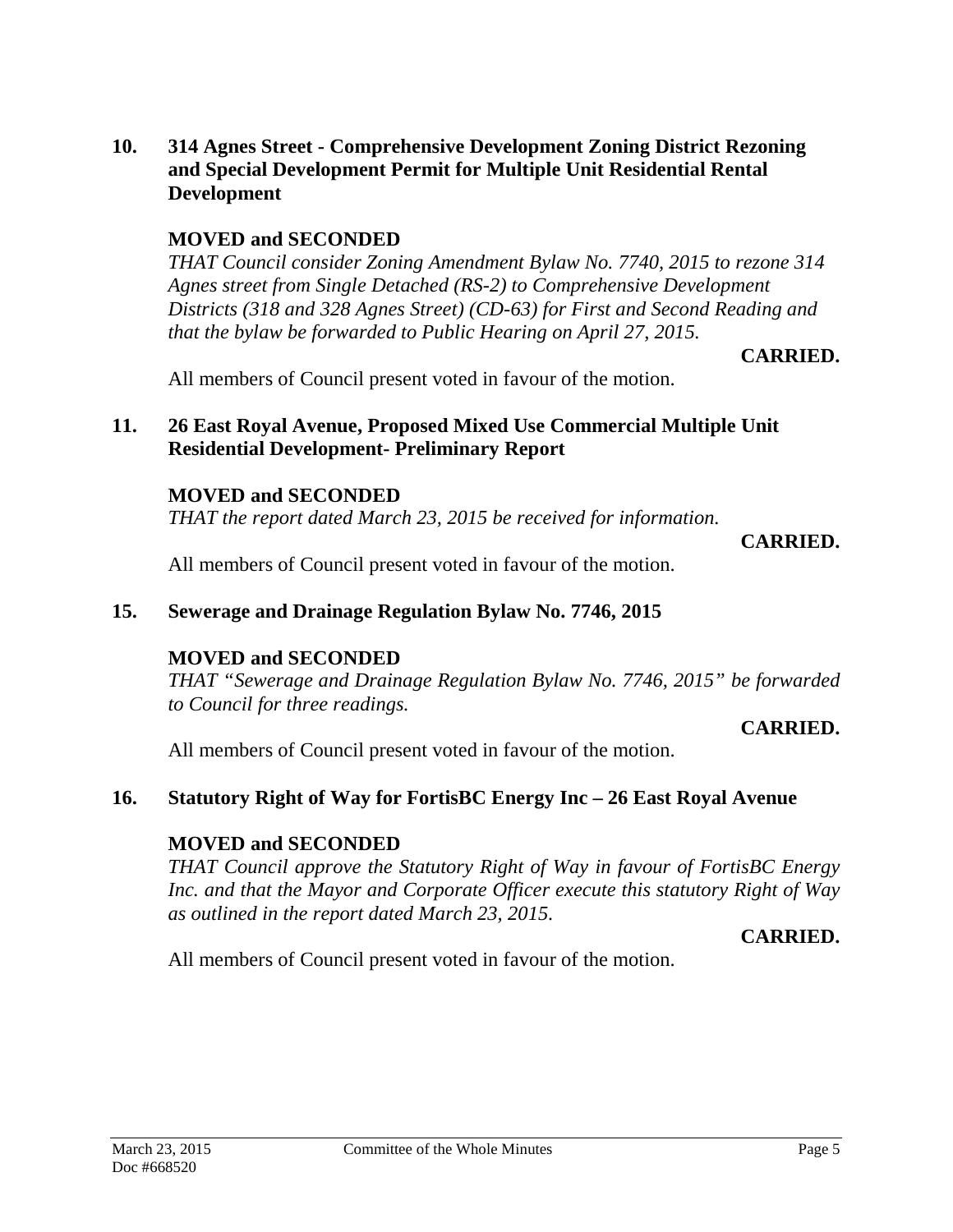# **Director of Engineering Services and General Manager, Electric Utility**

# **17. New program development for Energy Save New West in 2015**

## **MOVED and SECONDED**

*THAT City Council received the updated report dated March 23, 2015 on priority actions and new program development for 2015 regarding New Westminster's Energy Save New West initiative.*

## **CARRIED.**

All members of Council present voted in favour of the motion.

## **ITEMS REMOVED FROM THE CONSENT AGENDA**

## **6. 2014 Local Government Election – Disqualification of Candidates for Failure to File Campaign Financing Disclosure Statements**

Members of Council questioned if there is any impact to candidates who filed their campaign financing disclosure statements with respect to having participated in joint advertising with a candidate who did not file their papers, and is now disqualified.

Staff advised they would investigate and advise Council.

# **MOVED and SECONDED**

*THAT the report dated March 23, 2015 regarding the disqualification of candidates for failure to file Campaign Financing Disclosure Statements for the 2014 Local Government Election be received.*

## **CARRIED.**

All members of Council present voted in favour of the motion.

## **2014 Local Government Election Review**

Members of Council requested that staff provide a report summarizing the City's operation of the 2014 Local Government Election. It was suggested that the City post a public notice requesting feedback regarding the operations of the 2014 Local Government Election. With respect to the report, Council would like an update regarding issues pertaining to: voting machines, rejected ballots, how ESL voters were able to access voter assistance, how staffing for the election was conducted and the positions assigned.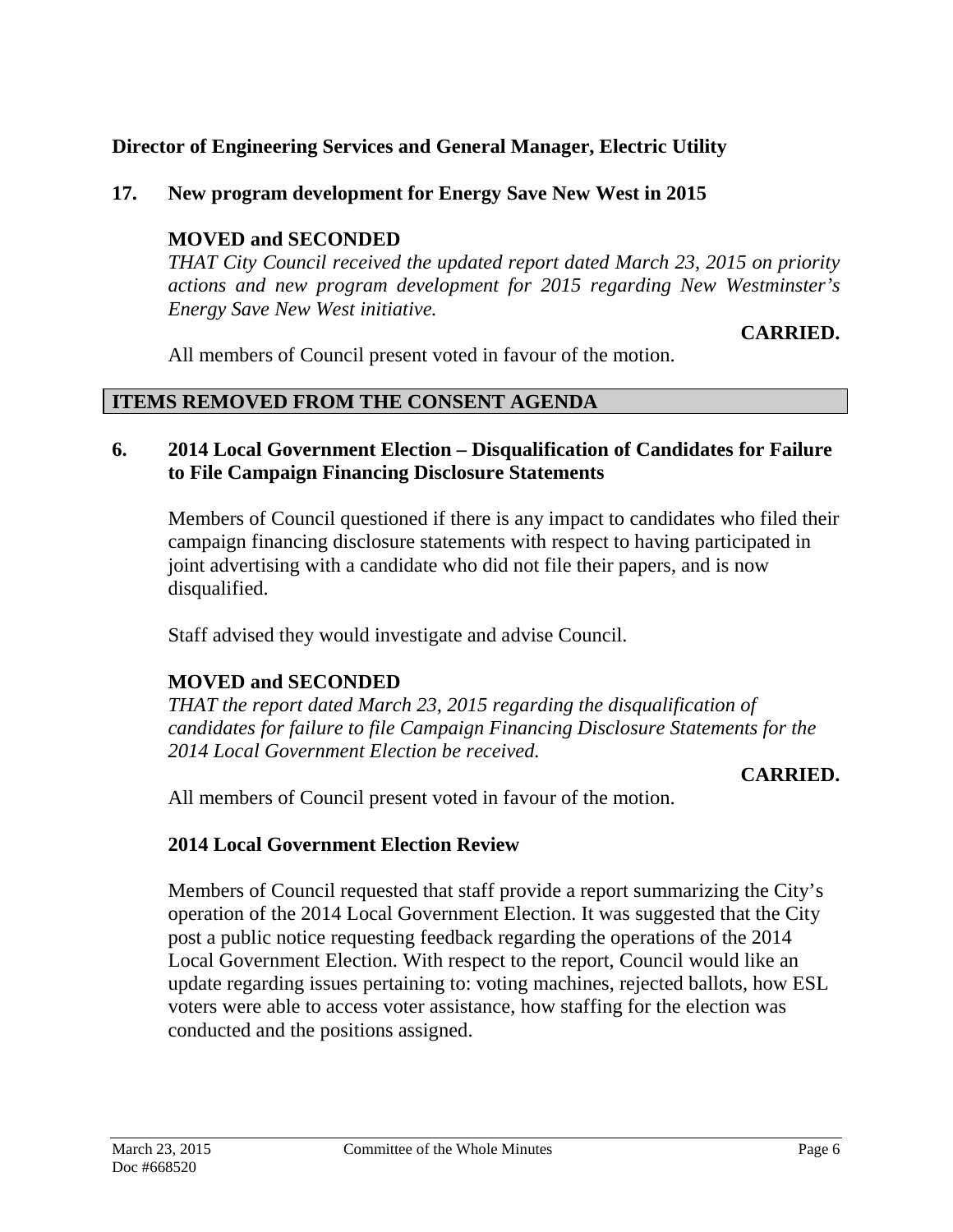# **MOVED and SECONDED**

*THAT the Clerk's Office bring forward a report regarding issues with the 2014 Municipal Election.* 

#### **CARRIED.**

All members of Council present voted in favour of the motion.

## **8. Queensborough Special Study Area – Eastern Commercial Node Design Concept**

Jackie Teed, Manager of Planning, and Rupinder Basi, Planner, summarized the report dated March 23, 2015 regarding the Queensborough Special Study Area – Eastern Commercial Node Design Concept, and provided a PowerPoint presentation.

Following the presentation, discussion ensued and Council provided the following comments:

- The site should feature mixed employment and residential units and amenities for those residing in the proposed development;
- The site should feature smaller units on the lower levels of the development in order to accommodate family friendly housing;
- The proposed development should feature retail that speaks to the needs of the residents living in the neighbourhood;
- The City has been advocating for increased employment in order to expand the tax base. It was suggested that an increase in retail could support this statement.

# **MOVED and SECONDED**

*THAT the report dated March 23, 2015 be tabled.*

# **CARRIED.**

All members of Council present voted in favour of the motion.

# **12. 410 Columbia Street, Special Development Permit for Exterior Upgrades - Report for Information**

Bev Grieve, Director of Development Services, introduced the report dated March 23, 2015 and provided the following information in response to Council's questions:

- The 410 Columbia Street site is monitored by staff on a regular basis;
- The report dated March 23, 2015 is the first step towards the upgrades to the building;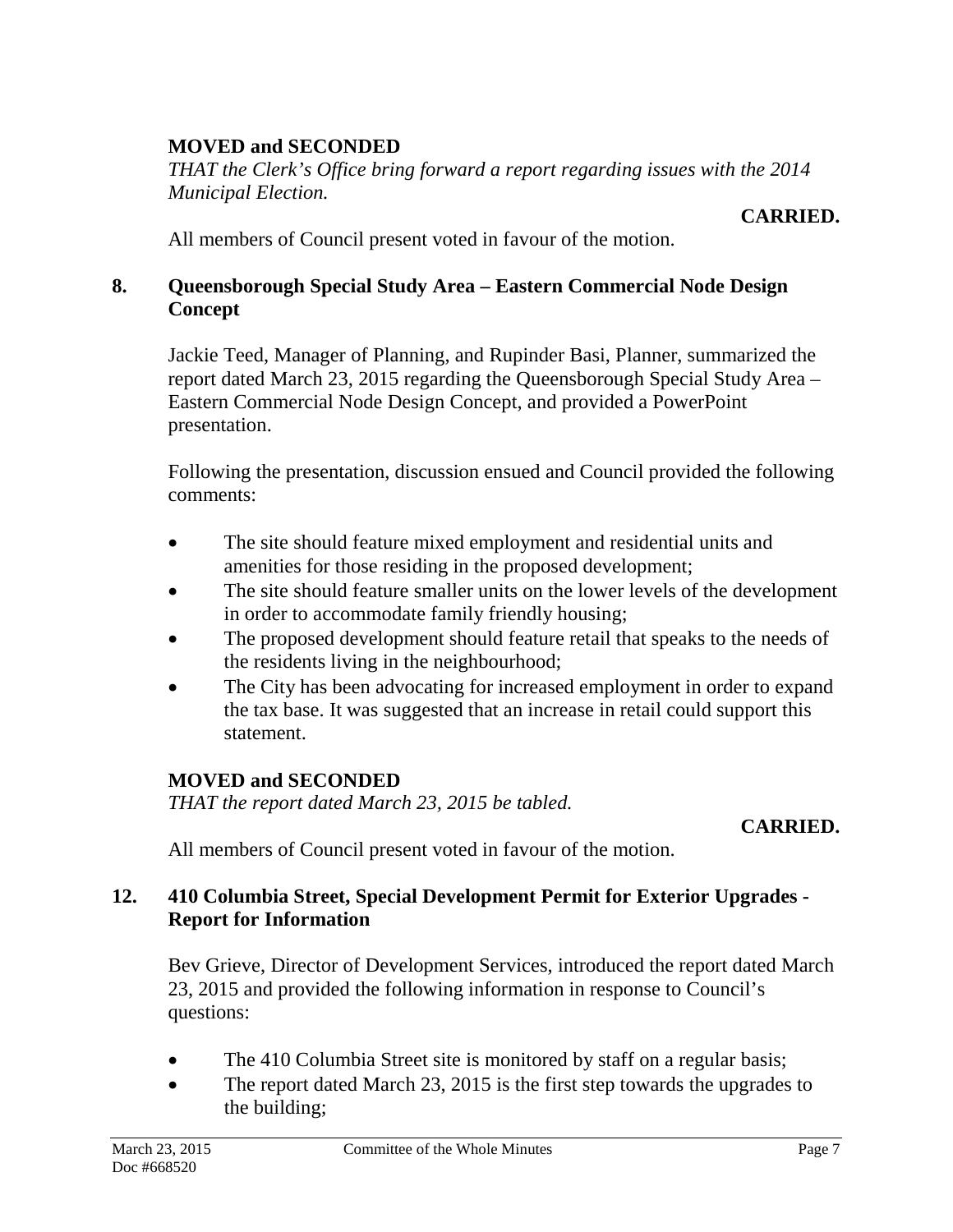• As the Special Development Permit only addresses exterior work, public Consultation is not required.

# **MOVED and SECONDED**

*THAT the report dated March 23, 2015 be received for information.*

**CARRIED.**

All members of Council present voted in favour of the motion.

# **13. Family-Friendly Housing Bylaw and Implementation Plan**

Bev Grieve, Director of Development Services, summarized the report dated March 23, 2015 regarding the Family-Friendly Housing Bylaw and Implementation plan.

# **MOVED and SECONDED**

*THAT Council endorse the staff recommendations as contained in attachment #1.*

*THAT Council endorse the proposed Family-friendly housing design guidelines as contained in attachment #2*

*THAT Council consider Zoning Amendment Bylaw (Family-Friendly Housing) No. 7741, 2015 for first and second readings and forward the Bylaw to Public Hearing on May 25, 2015.*

## **CARRIED.**

All members of Council present voted in favour of the motion.

# **Director of Engineering Services**

## **14. Street and Traffic Bylaw No. 7664, 2015 and Amendments to the Bylaw Notice Enforcement and Municipal Ticketing Bylaws**

Jim Lowrie, Director of Engineering Services, introduced the report dated March 23, 2015 regarding amendments to the City's Street and Traffic and the Bylaw Notice Enforcement and Municipal Ticketing Bylaws.

Stacey Neves, Acting Engineering Technician, and Sukh Maghera, Coordinator of Parking and Animal Services, reviewed the staff report.

Discussion ensued and Council provided the following comments:

While helmets are a safety precaution, there are no statistics that correlate wearing a helmet to safer cycling;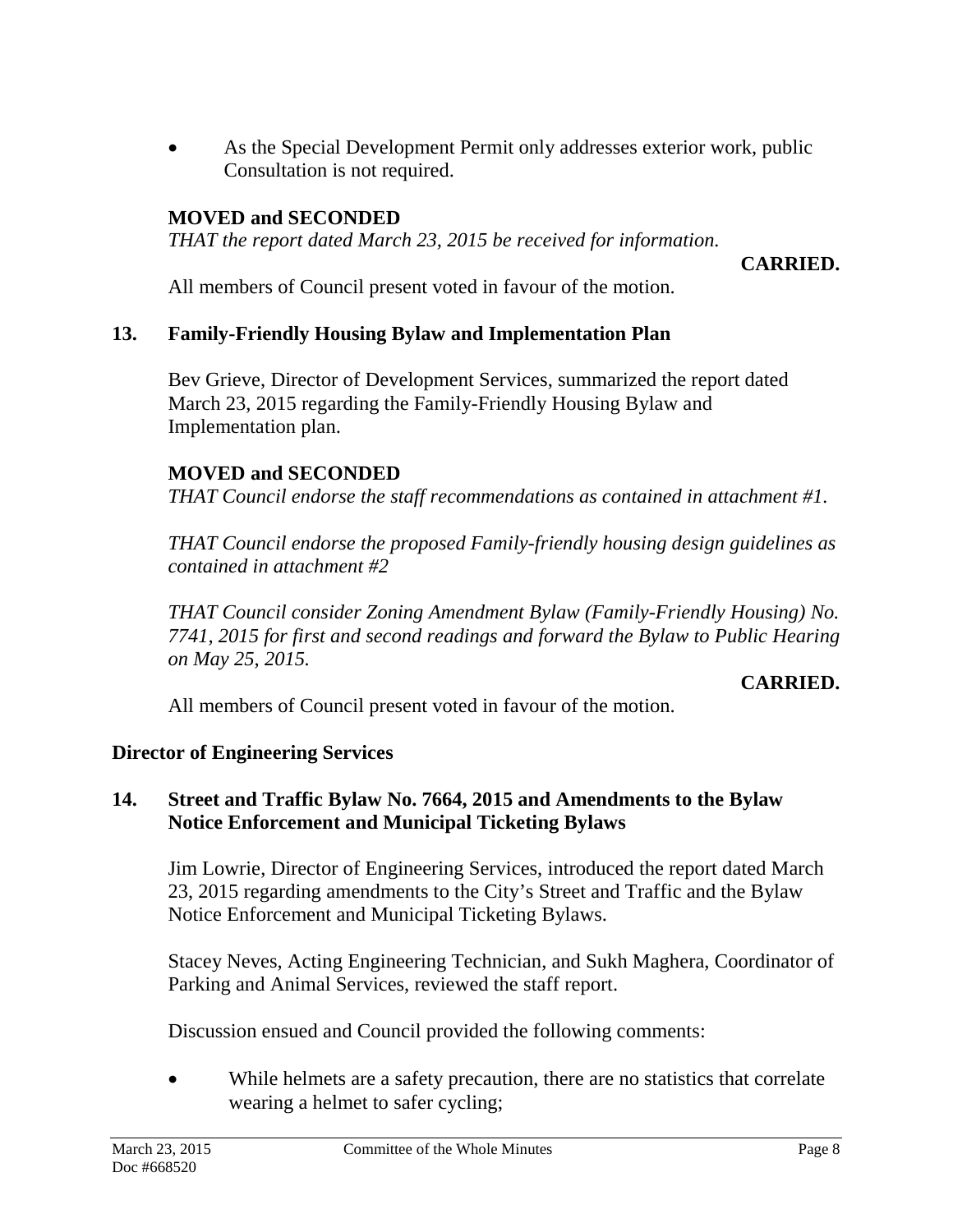- It was noted that youth should be encouraged to wear helmets;
- It was suggested that the language of the bylaw consistently address skateboards, roller-bladers, long-boarders, etc.;
- It was suggested that the language of section 4.9.1 be clarified as it should pertain to non-resident vehicles;
- The bylaws should encourage residents to use alternate modes of transportations other than vehicles;
- It was suggested that the City Bylaws consider addressing the parking of detached home trailers.

In response to Council's comments, staff advised that the intent of the proposed bylaw amendments is to mirror and support existing Provincial legislation.

Council requested staff to investigate options for including their suggestions and report back at a future meeting.

# **MOVED and SECONDED**

*THAT the report dated March 23, 2015 be tabled.*

**CARRIED.**

All members of Council present voted in favour of the motion.

# **CORRESPONDENCE**

# **18. Correspondence for Action**

*Motion to receive and refer the following correspondence to staff for consideration and response:*

a. Union of BC Municipalities letter and report dated March 12, 2015 regarding Local Government Feedback on the Professor Robert Bish/ Fiscal Realities Report "First Nation Property Tax, Services and Economic Development in British Columbia"

# **MOVED and SECONDED**

*THAT the correspondence dated March 12, 2015 be referred to staff for consideration and response.*

# **CARRIED.**

All members of Council present voted in favour of the motion.

# **Correspondence for Information**

*Motion to receive the following correspondence:*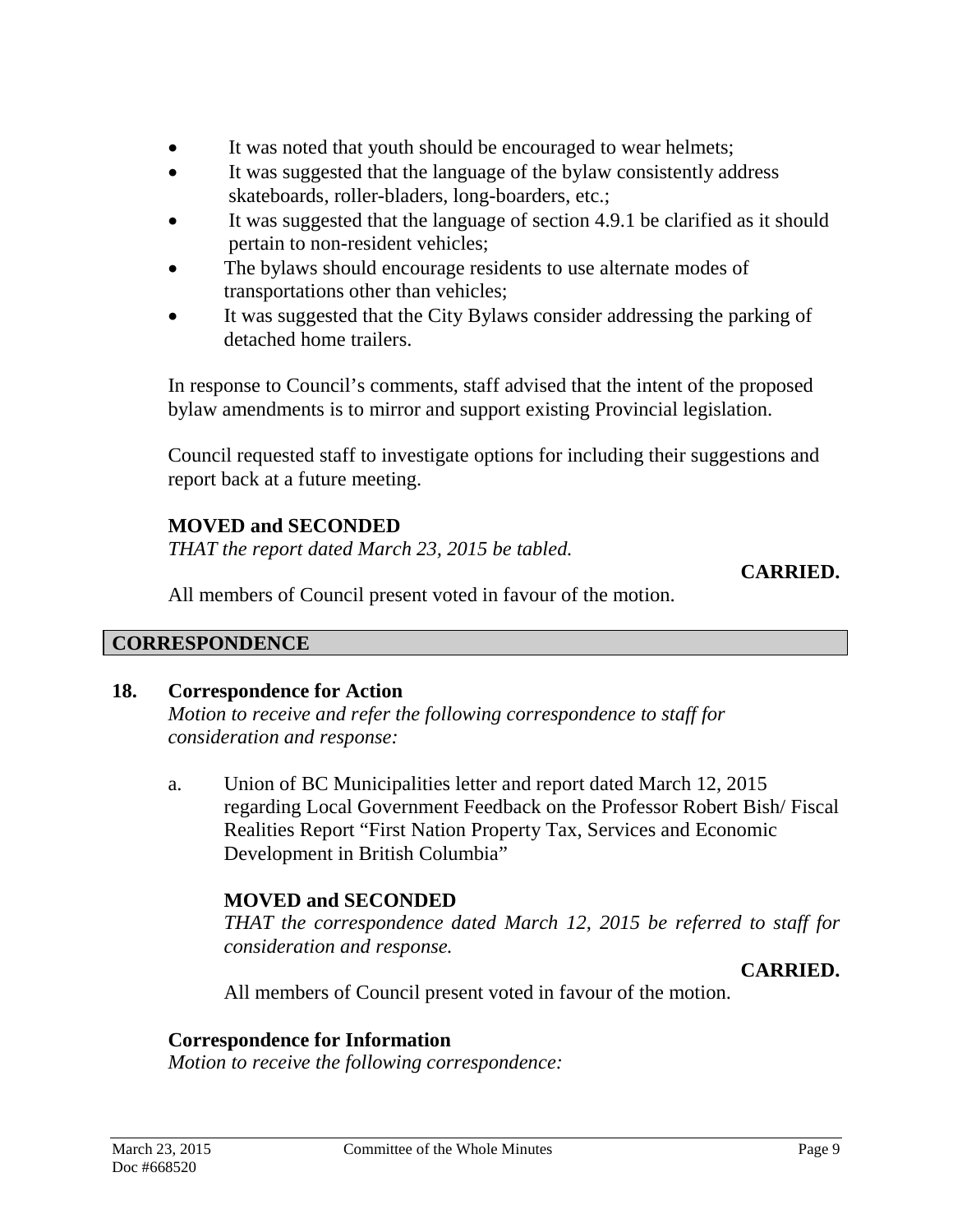b. Ministry of Transportation and Infrastructure letter dated February 23, 2015 regarding Submission to B.C. on the Move **MOVED and SECONDED** *THAT the correspondence dated February 23, 2015 be received for information.*

**CARRIED.**

All members of Council present voted in favour of the motion.

c. Federation of Canadian Municipalities letter dated February 25, 2015 regarding participation in the 2015 Membership Survey

# **MOVED and SECONDED**

*THAT the correspondence dated February 23, 2015 be received for information.*

**CARRIED.**

All members of Council present voted in favour of the motion.

## **NEW BUSINESS**

# **19. Notice of Motion – Councillor Harper**

Councillor Harper spoke to his notice of motion and advised that the accrued monies from the carbon tax should be invested into carbon reduction programs across the Province.

*Whereas the urgency of finding ways to meet B.C.'s 2020 GHG reduction targets is increasing, B.C.'s economy remains strong relative to the rest of Canada, the carbon tax has been a success at helping to lower emissions, and has enjoyed relatively high public support and been praised by the OECD and World Bank; and,*

*Whereas the province's carbon tax freeze is scheduled to end in 2018, or earlier if enough jurisdictions implement comparable carbon pricing approaches, and the percentage of the world's carbon pollution covered by a carbon price is expected to increase from 12% in 2014 to 25% in 2017 after Ontario, Washington and Oregon State, and China, Chile and South Africa implement the systems they have promised;*

*Therefore be it resolved that the Province commit to increases in the carbon tax of \$5/tonne per year starting when the freeze ends and reviewed 5 years later, and use the incremental revenue of the carbon tax to support emission reduction projects, particularly at the local and regional level; and,*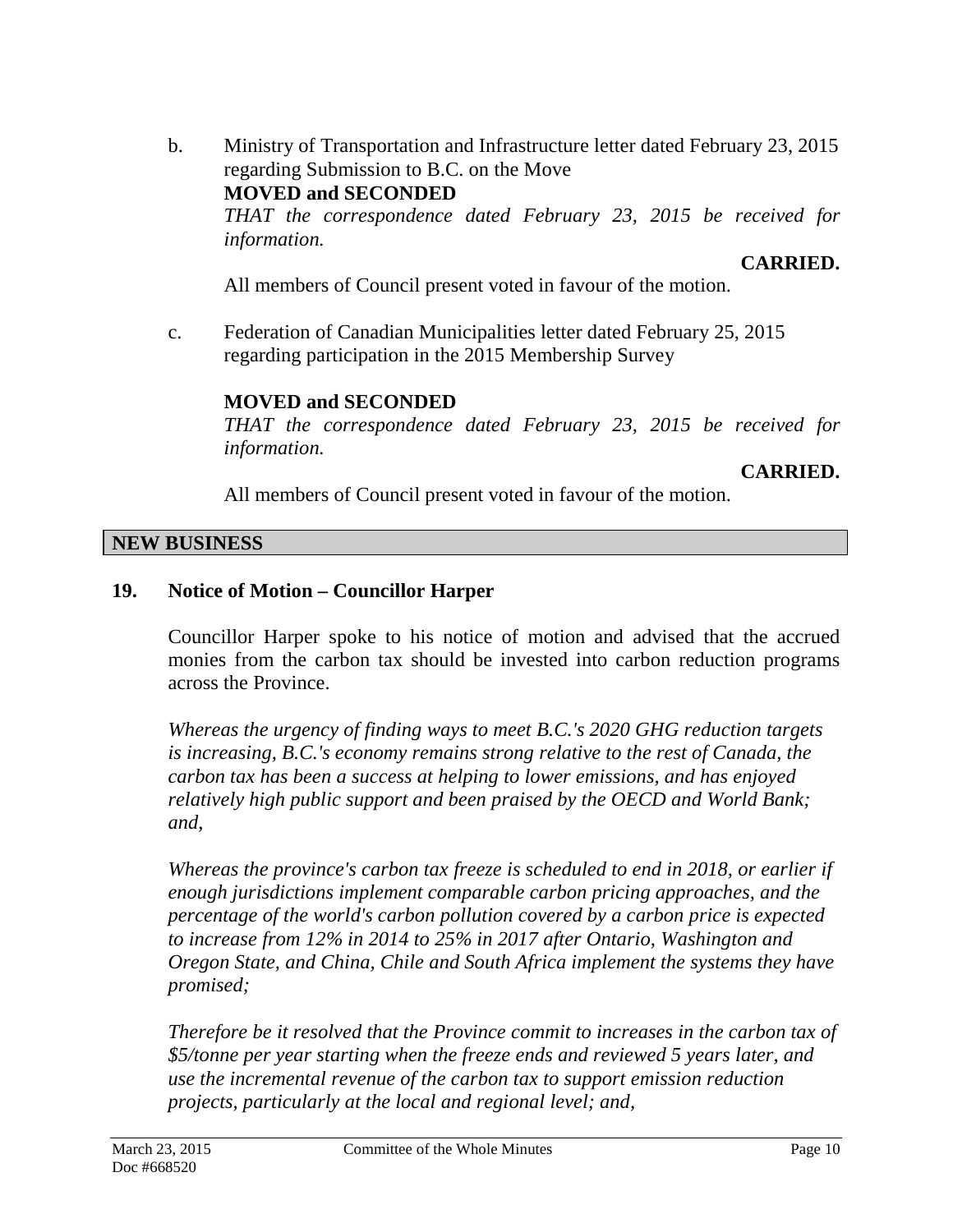*That the resolution be forwarded to the Lower Mainland Local Government Association and the Union of British Columbia Municipalities.*

# **ADJOURNMENT**

**ON MOTION,** the meeting was adjourned at 5:10pm.

**JONATHAN COTÉ JAN GIBSON MAYOR CITY CLERK**